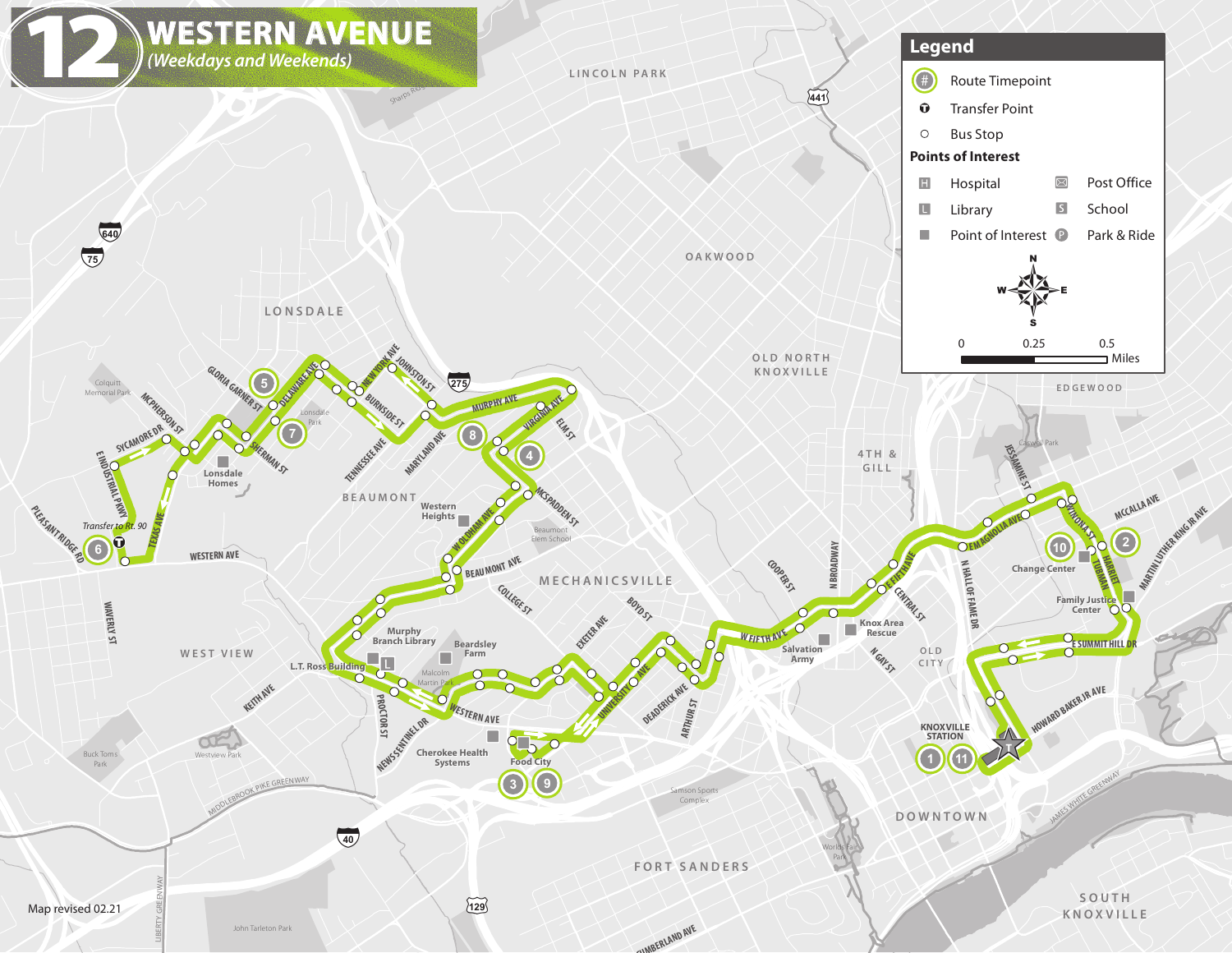

*(Weekdays and Weekends)*

### **SERVES:**

- **Beardsley Farm**
- **Beaumont Elementary**
- **Change Center**
- **Food City**
- **Knoxville Station/Downtown**
- **Knoxville College Lonsdale Homes**
- **Lonsdale Homes**
- **Lonsdale Elementary**
- **L.T. Ross Building**
- **Mechanicsville**
- **Murphy Branch Library**

**Information Updated: February 1, 2021 Western Heights**

# **Weekday Schedule Route 12: Western Avenue**

|      | <b>Going away from Downtown</b>      |                  |               |                          |                                     | <b>Going toward Downtown</b> |                             |                          |              |                  |                             |
|------|--------------------------------------|------------------|---------------|--------------------------|-------------------------------------|------------------------------|-----------------------------|--------------------------|--------------|------------------|-----------------------------|
|      | Transfer to:                         |                  |               |                          |                                     | Rt. 90                       |                             |                          |              |                  |                             |
|      | Knoxville<br>Station-<br>-Platform E | Change<br>Center | Food<br>City  | Virginia at<br>McSpadden | Stonewall<br>at<br>Gloria<br>Garner | Industrial<br>Parkway        | Stonewall<br>at<br>Delaware | Virginia at<br>McSpadden | Food<br>City | Change<br>Center | Knoxville<br><b>Station</b> |
|      |                                      |                  |               |                          |                                     | പ                            |                             | 8                        |              |                  |                             |
|      |                                      |                  |               |                          | <b>WEEKDAY SCHEDULE</b>             |                              |                             |                          |              |                  |                             |
| A.M. |                                      |                  |               |                          |                                     | 5:25                         | 5:30                        | 5:38                     | 5:50         | 6:02             | 6:10                        |
|      |                                      |                  |               |                          |                                     | 5:55                         | 6:00                        | 6:08                     | 6:20         | 6:32             | 6:40                        |
|      |                                      |                  |               |                          |                                     | 6:25                         | 6:30                        | 6:38                     | 6:50         | 7:02             | 7:10                        |
|      | 6:15                                 | 6:20             | 6:30          | 6:38                     | 6:50                                | 6:55                         | 7:00                        | 7:08                     | 7:20         | 7:32             | 7:40                        |
|      | 6:45                                 | 6:50             | 7:00          | 7:08                     | 7:20                                | 7:25                         | 7:30                        | 7:38                     | 7:50         | 8:02             | 8:10                        |
|      | 7:15                                 | 7:20             | 7:30          | 7:38                     | 7:50                                | 7:55                         | 8:00                        | 8:08                     | 8:20         | 8:32             | 8:40                        |
|      | 7:45                                 | 7:50             | 8:00          | 8:08                     | 8:20                                | 8:25                         | 8:30                        | 8:38                     | 8:50         | 9:02             | 9:10                        |
|      | 8:15                                 | 8:20             | 8:30          | 8:38                     | 8:50                                | 8:55                         | 9:00                        | 9:08                     | 9:20         | 9:32             | 9:40                        |
|      | 8:45                                 | 8:50             | 9:00          | 9:08                     | 9:20                                | 9:25                         | 9:30                        | 9:38                     | 9:50         | 10:02            | 10:10                       |
|      | 9:15                                 | 9:20             | 9:30          | 9:38                     | 9:50                                | 9:55                         | 10:00                       | 10:08                    | 10:20        | 10:32            | 10:40                       |
|      | 9:45                                 | 9:50             | 10:00         | 10:08                    | 10:20                               | 10:25                        | 10:30                       | 10:38                    | 10:50        | 11:02            | 11:10                       |
|      | 10:15                                | 10:20            | 10:30         | 10:38                    | 10:50                               | 10:55                        | 11:00                       | 11:08                    | 11:20        | 11:32            | 11:40                       |
|      | 10:45                                | 10:50            | 11:00         | 11:08                    | 11:20                               | 11:25                        | 11:30                       | 11:38                    | 11:50        | 12:02            | 12:10                       |
|      | 11:15                                | 11:20            | 11:30         | 11:38                    | 11:50                               | 11:55                        | 12:00                       | 12:08                    | 12:20        | 12:32            | 12:40                       |
|      | 11:45                                | 11:50            | 12:00         | 12:08                    | 12:20                               | 12:25                        | 12:30                       | 12:38                    | 12:50        | 1:02             | 1:10                        |
| P.M. | 12:15<br>12:45                       | 12:20<br>12:50   | 12:30<br>1:00 | 12:38<br>1:08            | 12:50<br>1:20                       | 12:55<br>1:25                | 1:00<br>1:30                | 1:08<br>1:38             | 1:20<br>1:50 | 1:32<br>2:02     | 1:40<br>2:10                |
|      | 1:15                                 | 1:20             | 1:30          | 1:38                     | 1:50                                | 1:55                         | 2:00                        | 2:08                     | 2:20         | 2:32             | 2:40                        |
|      | 1:45                                 | 1:50             | 2:00          | 2:08                     | 2:20                                | 2:25                         | 2:30                        | 2:38                     | 2:50         | 3:02             | 3:10                        |
|      | 2:15                                 | 2:20             | 2:30          | 2:38                     | 2:50                                | 2:55                         | 3:00                        | 3:08                     | 3:20         | 3:32             | 3:40                        |
|      | 2:45                                 | 2:50             | 3:00          | 3:08                     | 3:20                                | 3:25                         | 3:30                        | 3:38                     | 3:50         | 4:02             | 4:10                        |
|      | 3:15                                 | 3:20             | 3:30          | 3:38                     | 3:50                                | 3:55                         | 4:00                        | 4:08                     | 4:20         | 4:32             | 4:40                        |
|      | 3:45                                 | 3:50             | 4:00          | 4:08                     | 4:20                                | 4:25                         | 4:30                        | 4:38                     | 4:50         | 5:02             | 5:10                        |
|      | 4:15                                 | 4:20             | 4:30          | 4:38                     | 4:50                                | 4:55                         | 5:00                        | 5:08                     | 5:20         | 5:32             | 5:40                        |
|      | 4:45                                 | 4:50             | 5:00          | 5:08                     | 5:20                                | 5:25                         | 5:30                        | 5:38                     | 5:50         | 6:02             | 6:10                        |
|      | 5:15                                 | 5:20             | 5:30          | 5:38                     | 5:50                                | 5:55                         | 6:00                        | 6:08                     | 6:20         | 6:32             | 6:40                        |
|      | 5:45                                 | 5:50             | 6:00          | 6:08                     | 6:20                                | 6:25                         | 6:30                        | 6:38                     | 6:50         | 7:02             | 7:10                        |
|      | 6:15                                 | 6:20             | 6:30          | 6:38                     | 6:50                                | 6:55                         | 7:00                        | 7:08                     | 7:20         | 7:32             | 7:40                        |
|      | 6:45                                 | 6:50             | 7:00          | 7:08                     | 7:20                                | 7:25                         | 7:30                        | 7:38                     | 7:50         | 8:02             | 8:10                        |
|      | 7:15                                 | 7:20             | 7:30          | 7:38                     | 7:50                                | 7:55                         | 8:00                        | 8:08                     | 8:20         | 8:32             | 8:40                        |
|      | 7:45                                 | 7:50             | 8:00          | 8:08                     | 8:20                                | 8:25                         | 8:30                        | 8:38                     | 8:50         | 9:02             | 9:10                        |
|      | 8:15                                 | 8:20             | 8:30          | 8:38                     | 8:50                                | 8:55                         | 9:00                        | 9:08                     | 9:20         | 9:32             | 9:40                        |
|      | 8:45                                 | 8:50             | 9:00          | 9:08                     | 9:20                                | 9:25                         | 9:30                        | 9:38                     | 9:50         | 10:02            | 10:10                       |
|      | 9:15                                 | 9:20             | 9:30          | 9:38                     | 9:50                                | 9:55                         | 10:00                       | 10:08                    | 10:20        | 10:32            | 10:40                       |
|      | 9:45                                 | 9:50             | 10:00         | 10:08                    | 10:20                               | 10:25                        | 10:30                       | 10:38                    | 10:50        | 11:02            | 11:10                       |
|      | 10:15                                | 10:20            | 10:30         | 10:38                    | 10:50                               | 10:55                        | 11:00                       | 11:08                    | 11:20        | 11:32            |                             |
|      | 11:15                                | 11:20            | 11:30         | 11:38                    | 11:50                               | To Garage                    |                             |                          |              |                  |                             |

Need help reading this schedule? Need other general information on how to ride? **Visit www.katbus.com** or call 865-637-3000